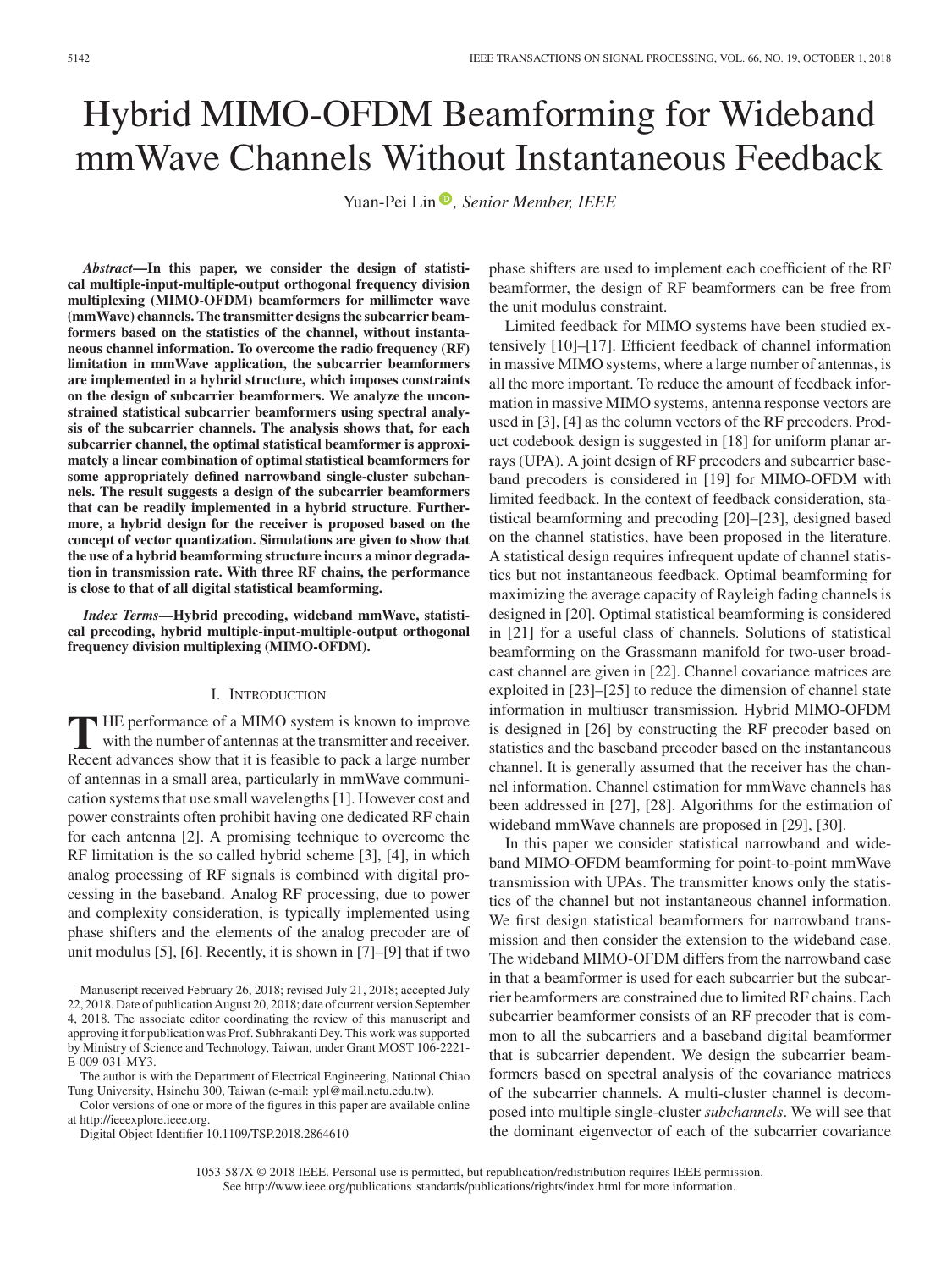matrix is approximately a linear combination of the dominant eigenvectors of the single-cluster subchannels. The observation lends itself to the design of subcarrier beamformers that can be readily implemented in a hybrid structure. Using these dominant eigenvectors to form the RF precoder allows us to form beams in directions that are more important statistically. As a result there is little degradation due to RF limitation. Furthermore, similarity is observed between the design of RF combiner and that of vector quantization, which leads to a hybrid design for the MIMO-OFDM receiver. With three RF chains, the constrained statistical beamforming system can achieve a rate close to that of a fully digital statistical beamforming system, in which each antenna is endowed with an RF chain. Some preliminary results on the narrowband case has been published in [31].

The main contributions are summarized as follows. For a hybrid MIMO-OFDM system, beamforming based only on statistics is proposed. Statistical beamforming has been proposed for narrowband systems [20]–[23], but not for hybrid MIMO-OFDM systems, for which the RF limitation poses new design challenges. The proposed RF precoder and baseband subcarrier beamformers are determined from statistics alone, thus less feedback overhead is needed. Spectral analysis of the covariance matrices of subcarrier channels reveals that the subcarrier statistical beamformers can be readily expressed in a hybrid manner. The finding gives rise to an algorithm for designing the RF precoder from the statistics in a straightforward manner; the design of the RF precoder does not involve the computation of all instantaneous subcarrier channels as in [19], [26]. We have also proposed the design of a hybrid MIMO-OFDM receiver, the design of which has not been addressed in earlier works.

*Notation:* The variance of a random variable  $x$  is denoted as  $\sigma_x^2$  and the expectation of x by  $E[x]$ . The 2-norm of a vector **f** is denoted as [[f]]. The notation  $\mathbf{A}^{\dagger}$  represents the transpose and is denoted as  $||\mathbf{f}||$ . The notation  $\mathbf{A}^{\dagger}$  represents the transpose and conjugate of a matrix **A**.

#### II. SYSTEM MODEL: NARROWBAND TRANSMISSION

Consider a MIMO channel with  $N_t$  transmit antennas and  $N_r$  receive antennas, represented by an  $N_r \times N_t$  matrix **H**. We adopt the clustered geometric channel representation that is useful for modeling mmWave propagation [32]. Suppose the channel consists of  $N_{cl}$  cluster and the  $\ell$ th cluster contains  $L_{\ell}$  rays,

$$
\mathbf{H} = \gamma \sum_{\ell=1}^{N_{cl}} \sum_{i=1}^{L_{\ell}} \alpha_{\ell,i} \mathbf{a}_{r} (\phi_{\ell,i}^{r}, \theta_{\ell,i}^{r}) \mathbf{a}_{t}^{\dagger} (\phi_{\ell,i}^{t}, \theta_{\ell,i}^{t}), \qquad (1)
$$

where  $\gamma = \sqrt{N_t N_r / \sum_{\ell=1}^{N_{cl}} L_\ell}$  is a normalization factor,  $\alpha_{\ell,i}$ , denoting the complex goin of the *i*th rev in the *l*<sup>th</sup> cluster. denoting the complex gain of the  $i$ th ray in the  $\ell$ th cluster, are assumed to be independent random variables of zero mean. The azimuth (elevation) angle<sup>1</sup> of departures  $(AoD)$ are denoted by  $\phi_{\ell,i}^t$  ( $\theta_{\ell,i}^t$ ) and the azimuth (elevation) angle of arrival (AoA) by  $\phi_{\ell,i}^r$  ( $\theta_{\ell,i}^r$ ). The angles of departure  $\phi_{\ell,i}^t$  $(\theta_{\ell,i}^t)$  are independent, of mean  $\overline{\phi}_{\ell}^t$  ( $\overline{\theta}_{\ell}^t$ ) and standard deviations

(also called angular spread)  $\sigma_{\phi_t^i}$  ( $\sigma_{\theta_t^i}$ ). The complex gain  $\alpha_{\ell,i}$ , AoD and AoA are assumed to be independent. The vectors  $\mathbf{a}_t(\phi_{\ell,i}^t, \theta_{\ell,i}^t)$  and  $\mathbf{a}_r(\phi_{\ell,i}^r, \phi_{\ell,i}^t)$  are, respectively, the transmit and receive antenna array response vectors. The array response vector for an UPA arranged on the yz-plane with size  $N_z \times N_y$  ( $N_z$  in the z-direction and  $N_y$  in the y-direction) is given by  $[\mathbf{a}(\phi, \theta)]_{m+nN_z} = \frac{1}{\sqrt{N_y N_z}} e^{j\xi(m\cos(\theta) + n\sin(\theta)\sin(\phi))},$ for  $0 \le m < N_z$  and  $0 \le n < N_y$ , where  $\xi = 2\pi d$  and d is the antenna spacing normalized by the wavelength. When  $N_y = 1$ , the antenna array becomes a uniform linear array (ULA) along the z-axis. We assume the transmit antenna array is  $N_{t,z} \times N_{t,y}$ .

Let the transmitted symbol be s and the  $N_t \times 1$  transmit beamformer be **f**, then the transmission power is  $P_t = ||\mathbf{f}||^2 \sigma_s^2$ .<br>The output of the receiver is  $r - \sigma^{\dagger} \mathbf{H} \mathbf{s} + \sigma^{\dagger} \mathbf{n}$ , where  $\sigma$  is the The output of the receiver is  $r = g^{\dagger}Hs + g^{\dagger}n$ , where g is the  $N \times 1$  receive combiner n is the  $N \times 1$  channel noise yec- $N_r \times 1$  receive combiner, **n** is the  $N_r \times 1$  channel noise vector. Assume the elements of **n** are independent, of variance  $N_0$  and zero mean, and the beamformer and the combiner are normalized such that  $||{\bf f}|| = 1$  and  $||{\bf g}|| = 1$ , then the output SNR is SNR =  $\frac{P_t}{N_0} |\mathbf{g}^\dagger \mathbf{H} \mathbf{f}|^2$ . The transmission rate is given by  $\log_2(1 + S\mathbf{N}\mathbf{R})$  $\log_2(1 + SNR)$ .

#### III. STATISTICAL BEAMFORMING

The transmitter knows only the statistics of the channel, but has no instantaneous feedback of the channel information. The beamformer **f** is designed based on the statistics. The receiver has the channel information and knows the statistical beamformer used at the transmitter. In this case, the optimal combiner is  $g = Hf$ . Averaging the SNR over the random channel, we get

$$
E[\text{SNR}] = \frac{P_t}{N_0} E[||\mathbf{H} \mathbf{f}||^2].
$$
 (2)

To maximize the average SNR, we design the statistical beamformer to solve the following problem:  $\max_{f \text{ s.t. } ||f|| = 1} f^{\dagger} \Sigma_{t} f$ , where  $\sum_{f} E[\text{H}^{\dagger} \textbf{H}]$ . The optimal beamformer is the unit where  $\Sigma_t = E[\mathbf{H}^{\dagger} \mathbf{H}]$ . The optimal beamformer is the unit eigenvector of the transmit covariance matrix  $\Sigma_t$  that corresponds to the largest eigenvalue. In what follows we show that for the channel model given in (1), the matrix  $\Sigma_t$  can be approximated in a closed form when the angular spreads are small.

Notice that the channel in (1) can be written in a matrix form as

$$
\mathbf{H} = \gamma \sum_{\ell=1}^{N_{cl}} \mathbf{A}_{r,\ell} \mathbf{D}_{\ell} \mathbf{A}_{t,\ell}^{\dagger}, \qquad (3)
$$

where  $A_{t,\ell}$  is the  $N_t \times L_{\ell}$  matrix whose column vectors are the transmit antenna array response vectors corresponding to the th cluster:  $\mathbf{a}_t(\phi_{\ell,1}^t, \theta_{\ell,1}^t), \ldots, \mathbf{a}_t(\phi_{\ell,L_\ell}^t, \theta_{\ell,L_\ell}^t)$ , whereas  $\mathbf{A}_{r,\ell}$  is<br>the  $N \times L_\ell$  matrix whose column vectors are the L<sub>1</sub> receive the  $N_r \times L_\ell$  matrix whose column vectors are the  $L_\ell$  receive antenna array response vectors. The matrix  $\mathbf{D}_{\ell}$ , of size  $L_{\ell} \times L_{\ell}$ , is diagonal with diagonal elements  $\alpha_{\ell,1}, \alpha_{\ell,2}, \ldots, \alpha_{\ell,L_{\ell}}$ .

*Lemma 1:* Consider the clustered channel **H** in (1). The transmit covariance matrix  $\Sigma_t = E[\mathbf{H}^\dagger \mathbf{H}]$  is given by

$$
\Sigma_t = \gamma^2 \sum_{\ell=1}^{N_{cl}} \sigma_{\alpha_\ell^2} \mathbf{C}_\ell, \quad \text{where } \mathbf{C}_\ell = E\left[\mathbf{A}_{t,\ell} \mathbf{A}_{t,\ell}^\dagger\right]. \tag{4}
$$

<sup>&</sup>lt;sup>1</sup>The elevation angle of a ray is the angle between the ray and the  $z$ -axis whereas the azimuth angle is the angle between the  $x$ -axis and the orthogonal projection of the ray on the  $xy$ -plane.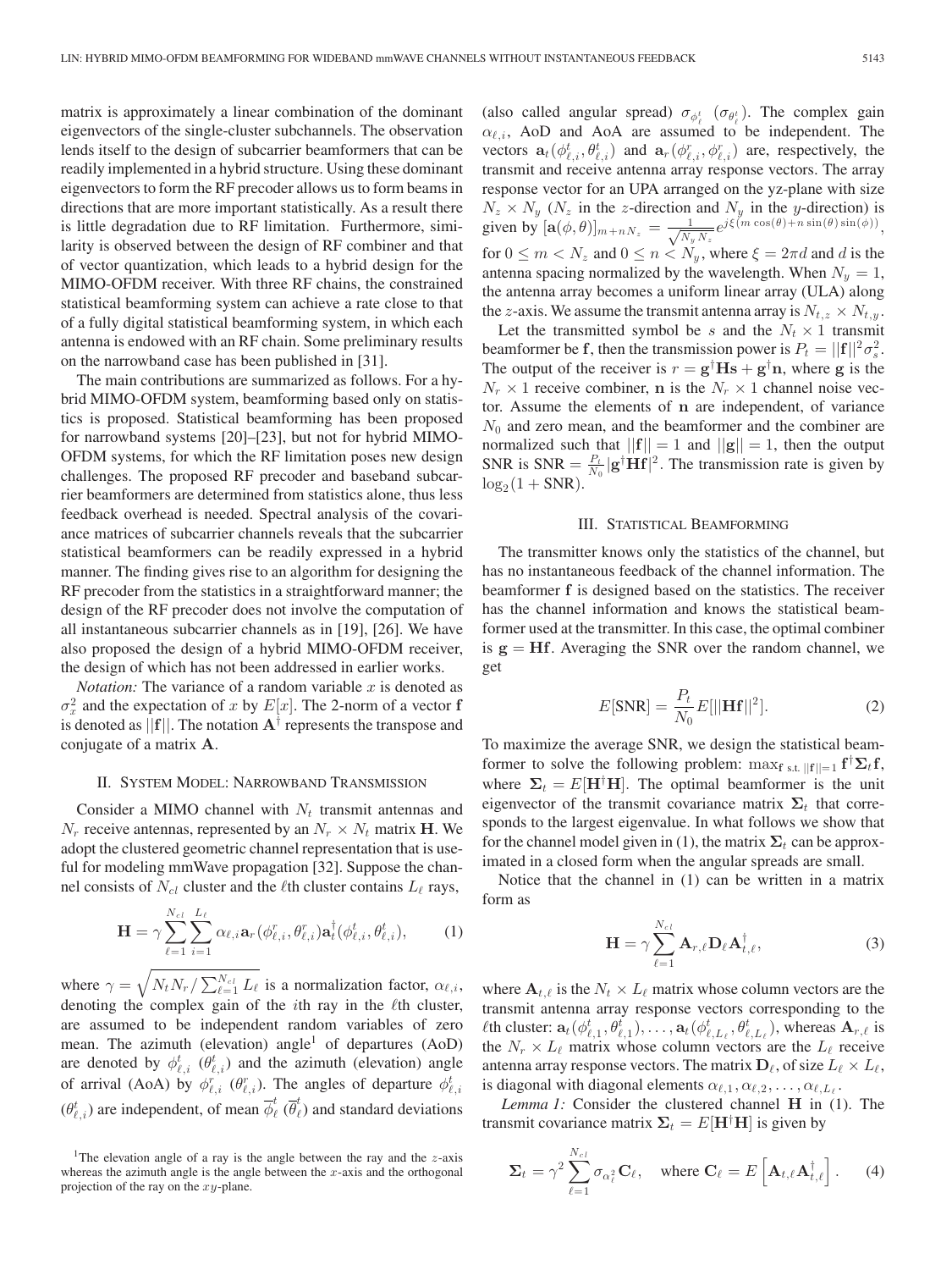In particular

$$
[\Sigma_t]_{m+nN_{t,z},q+kN_{t,z}} = \frac{\gamma^2}{N_t} \sum_{\ell=1}^{N_{cl}} \sigma_{\alpha_\ell}^2 L_\ell \mu_\ell(m-q,n-k), \tag{5}
$$

for  $0 \leq m, q < N_{t,z}$  and  $0 \leq n, k < N_{t,y}$ , where  $\mu_{\ell}(m, n) =$ <br> $\lim_{t \to \infty} \sum_{k} \epsilon(m \cos \theta_{k,k}^k + n \sin \theta_{k,k}^k \sin \theta_{k,k}^k)$  $E[e^{j\xi(m\cos\theta_{\ell,i}^t + n\sin\theta_{\ell,i}^t\sin\phi_{\ell,i}^t)}].$ <br>See Appendix A for a proof

See Appendix A for a proof. The function  $\mu_{\ell}(m, n)$  depends on the statistics of the AoD.

*Theorem 1:* When the angular spreads  $\sigma_{\theta_{\ell}^{t}}$  and  $\sigma_{\phi_{\ell}^{t}}$  are small, the transmit covariance matrix can be approximated by

$$
\begin{split} \left[\Sigma_{t}\right]_{m+nN_{t,z},q+kN_{t,z}}\\ \approx \frac{\gamma^{2}}{N_{t}} \sum_{\ell=1}^{N_{c l}} L_{\ell} \sigma_{\alpha_{\ell}}^{2} e^{j\xi((m-q)\cos\overline{\theta}_{\ell}^{t} + (n-k)\sin\overline{\theta}_{\ell}^{t} \sin\overline{\phi}_{\ell}^{t}))}\\ \times \nu_{\Delta \theta_{\ell,1}^{t}} \left(-(m-q)\xi \sin\overline{\theta}_{\ell}^{t} + (n-k)\xi \cos\overline{\theta}_{\ell}^{t} \sin\overline{\phi}_{\ell}^{t}\right) \\ \times \nu_{\Delta \phi_{\ell,i}^{t}} \left((n-k)\xi \sin\overline{\theta}_{\ell}^{t} \cos\overline{\phi}_{\ell}^{t}\right), \end{split} \tag{6}
$$

for  $0 \le m, q < N_{t,z}$  and  $0 \le n, k < N_{t,y}$ , where  $\Delta \theta_{\ell,1}^t =$  $\theta_{\ell,1}^t - \overline{\theta}_{\ell}^t, \Delta \phi_{\ell,1}^t = \phi_{\ell,1}^t - \overline{\phi}_{\ell}^t$ , and  $\nu_x(\beta) = E[e^{j\beta x}]$ .<br>A proof is given in Appendix B. Note that he

A proof is given in Appendix B. Note that both  $\Delta \theta_{\ell,i}^t$ and  $\Delta \phi_{\ell,i}^t$  are zero-mean random variables, for which trun-<br>cated I aplacian and Gaussian distributions have been suggested cated Laplacian and Gaussian distributions have been suggested [33][34]. In the case of truncated Laplacian distribution, we can verify that

$$
\nu_x(\beta) = \frac{1}{c_0 \left(1 + \frac{\beta^2 \sigma^2}{2}\right)} \left[1 + e^{-\frac{\pi \sqrt{2}}{\sigma}} \left(\frac{\beta \sigma}{\sqrt{2}} \sin(\beta \pi) - \cos(\beta \pi)\right)\right],\tag{7}
$$

where  $c_0 = 1 - e^{-\pi \sqrt{2}/\sigma}$  is a constant, whereas for Gaussian distribution we have distribution, we have

$$
\nu_x(\beta) = 1 + \frac{(\beta \sigma)^2}{2} \left( \frac{\sqrt{2\pi}}{c_1 \sigma} e^{-\pi^2/(2\sigma^2)} - 1 \right), \quad (8)
$$

where  $c_1 = \frac{1}{\sqrt{2\pi}} (F_g(\pi/\sigma) - F_g(-\pi/\sigma))$  and  $F_g(x)$  is the CDF<br>of a zero-mean Gaussian random variable with unit variance of a zero-mean Gaussian random variable with unit variance.

With the above closed-form approximation of  $\Sigma_t$ , the beamforming vector can be computed accordingly. The derivations of (6) are based on the first-order Taylor series approximations of  $\sin(x)$  and  $\cos(x)$  for small x, where x is  $\Delta \theta_{\ell,i}^t$  or  $\Delta \phi_{\ell,i}^t$ . The approximations are accurate with up to % 2 error for  $|x| < \pi/9$ . The probability that  $|x|$  is larger than 4 times its standard deviation is less than 0.7% for the Laplacian case and less than 0.0063% for the Gaussian case. Therefore the approximation is a good one when the standard deviation is less than  $\pi/36$ , i.e,  $5^\circ$ . Although the derivation of  $\Sigma_t$  in Theorem 1 requires the assumption that the angular spreads are small simulation the assumption that the angular spreads are small, simulation examples will be given to demonstrate that the approximation is accurate and the resulting beamformer useful even for larger angular spread. When  $N_y = 1$ , the antennas form a uniform linear array (ULA) along the z-axis and the results derived for UPA are valid for ULA as well by setting  $N_y = 1$ . The autocorrelation of the vectorized channel for a single-cluster case has been derived

in [38] using a similar approach for ULA and uniform circular array.

To analyze the theoretical performance of the statistical beamformer, let us consider a channel that has only one cluster of a single ray and the antenna array is ULA. In this case  $\mathbf{H} = \alpha \mathbf{a}_r(\theta^r) \mathbf{a}_t^{\dagger}(\theta^t)$ . When the transmitter has full channel in-<br>formation and employs optimal beamforming, the average SNR formation and employs optimal beamforming, the average SNR in (2) becomes  $E[\text{SNR}_{opt}] = \frac{P_t \sigma_a^2}{N_0}$ . For the statistical beam-<br>former the sygnac SNR in (2) is given by  $E[\text{SNR}_{tot}] =$ former, the average SNR in (2) is given by  $E[\text{SNR}_{stat}] =$ <br> $\frac{P_t \sigma_{\alpha}^2 E[1 + (a t) \epsilon]^2}{E[1 + (a t) \epsilon]^2}$  $\frac{P_t \sigma^2_{\alpha}}{N_0} E[|\mathbf{a}_t^{\dagger}(\theta^t)\mathbf{f}|^2]$ . The ratio of the two  $\rho = E[|\mathbf{a}_t^{\dagger}(\theta^t)\mathbf{f}|^2]$  reflects the SNR loss of statistical beamforming compared to optimal beamforming.

*Theorem 2:* Consider the channel in (1) with a single ray and ULA antenna arrays. Suppose the angular spread is small. When the mean AoD  $\overline{\theta}^t$  is such that  $\sin(\overline{\theta}^t) \approx 0$ , we have  $\rho \approx 1$ . Otherwise, the SNR loss has the approximate lower bound 1. Otherwise, the SNR loss has the approximate lower bound  $\rho \gtrsim \rho_l$  when  $\theta^t$  is of the truncated Laplacian distribution and  $\rho \gtrsim \rho_g$  when  $\theta^t$  is of the truncated Gaussian distribution. The bounds  $\rho_l$  and  $\rho_g$  are, respectively, given by,

$$
\rho_l = 1 - \frac{1}{12}\zeta^2 + \frac{1}{12}e^{-\sqrt{2}\pi/\zeta} \left(\pi^2 + \sqrt{2}\pi\zeta + \zeta^2 - 12\right),
$$
  

$$
\rho_g = erf\left(\frac{\pi}{\sqrt{2}\zeta}\right) \left(1 - \zeta^2/12\right) + \frac{\sqrt{\pi}}{6\sqrt{2}}\zeta e^{-(\pi/\zeta)^2/2}, \qquad (9)
$$

where  $\zeta = \xi N_t \sigma_{\theta^t} \sin(\overline{\theta}^t)$  and the error function  $erf(x)$  is defined as  $\frac{2}{\sqrt{\pi}} \int_0^x e^{-t^2} dt$ .<br>In either I appeain and Gaussian case, the lower bound de-

In either Laplacian and Gaussian case, the lower bound depends on  $\zeta$  i.e, depends on the antenna size  $N_t$ , the mean AoD  $\overline{\theta}^t$ and angular spread  $\sigma_{\theta^t}$ . Simulations show that the lower bound gives a good estimate of the actual loss.

*Magnitude response of the beamformer:* To better understand the derived statistical beamformer, we look into the beamformer design from the frequency domain point of view. Let us re-index the beamforming coefficients as an array  $f_{m,n}$ , for  $0 \le m < N_{t,z}$  and  $0 \le n < N_{t,y}$ . Let  $F(\omega_1, \omega_2) = \sum_{m=0}^{N_{t,z}-1} \sum_{n=0}^{N_{t,y}-1} f_{m,n} e^{-j(m\omega_1+n\omega_2)}$  be the Fourier transform<br>for the two dimensional sequence for the expression of for the two-dimensional sequence  $f_{m,n}$ . The expression of  $\Sigma_t$  given in (4) means that the average SNR is of the form  $E[\text{SNR}] = \gamma^2 \frac{P_t}{N_0} \sum_{\ell=1}^{N_{cl}} \sigma_{\alpha_\ell^2} E[||\mathbf{A}_{t,\ell}^{\dagger} \mathbf{f}||]$ . Observe that the *i*-th element of the vector  $\mathbf{A}_{t,\ell}^{\dagger} \mathbf{f}$  is equal to  $\frac{1}{\sqrt{N_t}} G(\phi_{\ell,i}^t, \theta_{\ell,i}^t)$ , where  $G(\phi, \theta) = F(\xi \cos(\theta), \xi \sin(\theta) \sin(\phi))$  is the array factor [35]. As  $\theta_{\ell,i}^t$  and  $\phi_{\ell,i}^t$  are identically distributed for  $i = 1, 2, \ldots, L_\ell$ , we have

$$
E[\text{SNR}] = \frac{\gamma^2 P_t}{N_0 N_t} E\left[\sum_{\ell=1}^{N_{cl}} L_{\ell} \sigma_{\alpha_{\ell}}^2 |G(\phi_{\ell,1}^t, \theta_{\ell,1}^t)|^2\right].
$$
 (10)

This implies that to maximize the SNR, we are to design **f** so that  $|G(\phi, \theta)|$  is large in a more likely range of  $(\theta, \phi)$ . We will see in simulations that  $|F(\omega_1, \omega_2)|$  has peaks at frequencies corresponding to the means of the AoD.

*Spectral analysis:* Notice that from (6) the average SNR can be expressed as  $E[\text{SNR}] = \frac{P_t}{N_0} \mathbf{f}^\dagger \sum_{\ell=1}^{N_{cl}} \sigma_{\alpha\ell}^2 \mathbf{C}_{\ell} \mathbf{f}$ . We can expect that the eigenvectors of  $C_{\ell}$  that correspond to the first few most significant eigenvalues are filters with the first few most significant eigenvalues are filters with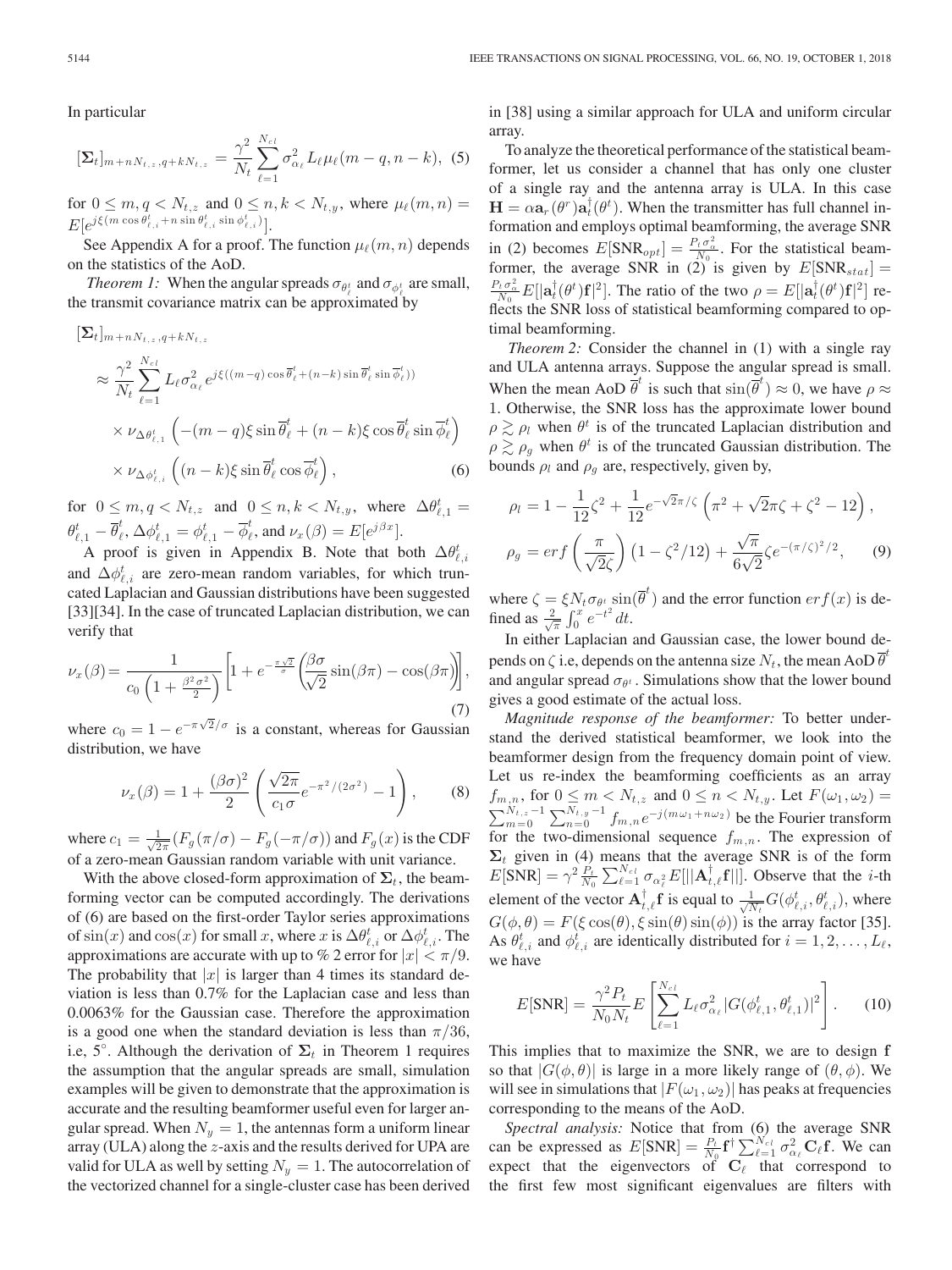

Fig. 1. A hybrid MIMO-OFDM beamforming system.

passband around  $(\xi \cos(\bar{\theta}_t^t), \xi \sin(\bar{\theta}_t^t) \sin(\bar{\phi}_t^t))$ . Approximate  $\mathbf{C}_{\ell}$  as  $\mathbf{C}_{\ell} \approx \mathbf{V}_{\ell} \mathbf{\Lambda}_{\ell} \mathbf{V}_{\ell}^{\dagger}$ , where  $\mathbf{\Lambda}_{\ell}$  is diagonal matrix whose diagonal elements are the first few dominant eigenvalues of  $C_{\ell}$ and  $V_{\ell}$  is a semi-unitary matrix that consists of the eigenvectors corresponding to the eigenvalues contained in  $\Lambda_{\ell}$ . With the above approximation of  $C_{\ell}$ , we have

$$
\Sigma_t \approx \gamma^2 \sum_{\ell=1}^{N_{cl}} \sigma_{\alpha_{\ell}}^2 \mathbf{V}_{\ell} \Lambda_{\ell} \mathbf{V}_{\ell}^{\dagger}.
$$
 (11)

Let  $V = (V_1 \ V_2 \cdots V_{N_{c_l}})$ . We can rewrite (11) as  $\Sigma_t \approx$ <br>**VAV**<sup>†</sup> where A is a diagonal matrix whose diagonal elements **VΛV**<sup>†</sup>, where **Λ** is a diagonal matrix whose diagonal elements are those of  $\sigma^2$ , **Λ**. Thus the optimal statistical beamformer is are those of  $\sigma_{\alpha_{\ell}}^2 \Lambda_{\ell}$ . Thus the optimal statistical beamformer is<br>a linear combination of the vectors in **V** and its Fourier transa linear combination of the vectors in **V** and its Fourier transform  $F(\omega_1, \omega_2)$  may have multiple passbands, depending on the linear combination coefficients. This property can be exploited in Sec. V to design hybrid beamformers for wideband MIMO-OFDM systems. It has also been observed in [36] that the optimal beamformer for a given instantaneous channel is a linear combination of eigenvectors corresponding to individual clusters. Steering based on the dominant clusters has been considered in [37].

*Remark:* When there are multiple clusters and the clusters are well separated, i.e., the AoD cluster means spatially separated, the beams of the dominant eigenvectors of different clusters do not overlap and they are almost orthogonal, particularly so when  $N_t$  is large. That is,  $\mathbf{V}_\ell^{\dagger} \mathbf{V}_m \approx \mathbf{0}$  for  $\ell \neq m$ . In this case  $\mathbf{V}$  is anonroximately semi-unitary and  $\mathbf{V} \mathbf{A} \mathbf{V}^{\dagger}$  is an approximate **V** is approximately semi-unitary and **VΛV**† is an approximate eigen decomposition of  $\Sigma_t$ . The optimal statistical beamformer is a column vector of **V** and the optimal solution in the multicluster case is the similar to the solution corresponding to a certain cluster.

#### IV. SYSTEM MODEL: WIDEBAND TRANSMISSION

In the narrowband case the time delays of different clusters are small compared to the sampling period  $T_s$  and the time delays are ignored. For wideband transmission, the delays of different clusters need to be taken into consideration. With sampling period  $T_s$ , a wideband geometric channel model of  $N_{cl}$  clusters is of the form [32]

$$
\mathbf{H}_t(n) = \gamma \sum_{\ell=1}^{N_{cl}} \sum_{i=1}^{L_{\ell}} \alpha_{\ell,i} p(nT_s - \tau_{\ell,i}) \mathbf{a}_r(\phi_{\ell,i}^r, \theta_{\ell,i}^r) \mathbf{a}_t^{\dagger}(\phi_{\ell,i}^t, \theta_{\ell,i}^t),
$$
\n(12)

where  $\alpha_{\ell,i}$ ,  $\gamma$ ,  $\mathbf{a}_t(\phi_{\ell,i}^t, \theta_{\ell,i}^t)$  and  $\mathbf{a}_r(\phi_{\ell,i}^r, \theta_{\ell,i}^r)$  are as in (1). The function  $n(t)$  represents the lumped pulse shaping functions of function  $p(t)$  represents the lumped pulse shaping functions of the transmitter and receiver, and  $\tau_{\ell,i}$  is the delay associated with the  $i$ th ray in the  $\ell$ th cluster. The inter-symbol interference due to multipath can be removed through the insertion of proper cyclic prefix and applying DFT and IDFT in MIMO-OFDM. Let the DFT size be  $M$  and the length of cyclic prefix be  $N_{cp}$ . When  $N_{cp}$  is longer than the largest time delay, the equivalent channel of the kth subcarrier is

$$
\mathbf{H}(k) = \frac{1}{\sqrt{M}} \sum_{n=0}^{N_{cp}} \mathbf{H}_t(n) e^{-j2\pi k n/M}, \quad k = 0, 1, ..., M - 1.
$$
\n(13)

Achieving the optimal beamforming gain requires as many RF chains as antennas. In practice the number of RF chain is limited and a hybrid structure, as shown in Fig. 1, can be used to reduce the degradation due to the RF chain limitation [19]. The number of RF chains at the transmitter  $N_{rf}^{t}$  is usually much smaller than the number of antennas  $N_t$ . The equivalent subcarrier beamformers are of the form [3][19]

$$
\mathbf{f}(k) = \mathbf{F}_{rf} \mathbf{f}_{bb}(k),\tag{14}
$$

where  $\mathbf{F}_{rf}$  is an  $N_t \times N_{rf}^t$  matrix that represents the RF ana-<br>leg processing, as shown in Fig. 1, and  $\mathbf{f}_t$  (b) is the  $N_t^t \times 1$ log processing, as shown in Fig. 1, and  $\mathbf{f}_{bb}(k)$  is the  $N_{rf}^t \times 1$ <br>baseband beamformer of the *k*th subcarrier before the IDET baseband beamformer of the kth subcarrier before the IDFT. Similarly, at the receiver we have an RF combiner  $G_{rf}$  and baseband subcarrier combiners  $\mathbf{g}_{bb}(k)$ . When the transmission power is  $P_t$  and all the transmitted symbols are of the same variance, the SNR of the kth subcarrier is

$$
SNR(k) = \frac{P_t}{N_0} \frac{|\mathbf{g}_{bb}^{\dagger}(k)\mathbf{G}_{rf}^{\dagger}\mathbf{H}(k)\mathbf{F}_{rf}\mathbf{f}_{bb}(k)|^2}{\|\mathbf{g}_{bb}^{\dagger}(k)\mathbf{G}_{rf}^{\dagger}\|^{2}\|\mathbf{F}_{rf}\mathbf{f}_{bb}(k)\|^{2}}.
$$
 (15)

The achievable sum rate is  $\sum_{k=0}^{M-1} \log_2(1 + \text{SNR}(k)).$ 

## V. BEAMFORMING FOR WIDEBAND MIMO-OFDM SYSTEMS

Consider the wideband channel model in (12) and the MIMO-OFDM system in Fig. 1. In what follows we will first examine the subcarrier channels and approximate them as narrowband clustered channels like the one given in (1). Based on this result, a statistical design of hybrid subcarrier beamformers is given (Sec. 5.1). The design of hybrid combiners is addressed in Sec. 5.2.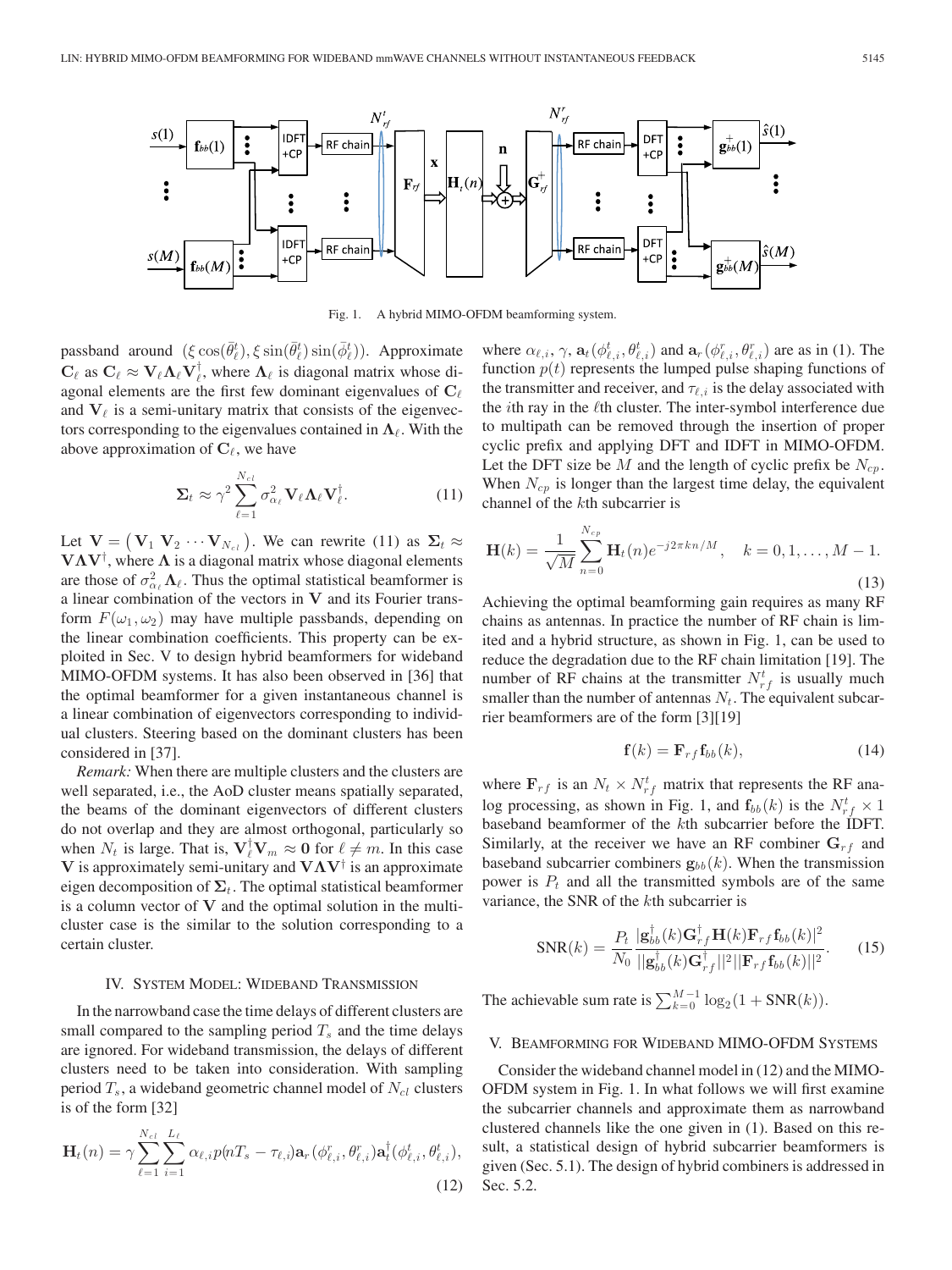We can write  $\tau_{\ell,i} = \overline{\tau}_{\ell} + \Delta \tau_{\ell,i}$ , where  $\overline{\tau}_{\ell}$  is the mean delay of the  $\ell$ th cluster and  $\Delta \tau_{\ell,i}$  is the delay relative to  $\bar{\tau}_{\ell}$ . Assume, reasonably, that the rays in the same cluster have small time delay variations. In particular, when  $\Delta \tau_{\ell,i} << T_s$ , we have  $p(nT_s - \tau_{\ell,i}) \approx p(nT_s - \overline{\tau}_{\ell}).$  Defining  $p_{\ell,k}$  as  $p_{\ell,k} =$  $\sum_{n=0}^{N_{cp}} p(nT_s - \overline{\tau}_{\ell})e^{-j2\pi kn/M}$ , we get

$$
\mathbf{H}(k) \approx \gamma \sum_{\ell=1}^{N_{cl}} \sum_{i=1}^{L_{\ell}} \beta_{\ell,i,k} \mathbf{a}_{r} (\phi_{\ell,i}^{r}, \theta_{\ell,i}^{r}) \mathbf{a}_{t}^{\dagger} (\phi_{\ell,i}^{t}, \theta_{\ell,i}^{t}), \qquad (16)
$$

where  $\beta_{\ell,i,k} = \alpha_{\ell,i} p_{\ell,k}$ . We observe that the right hand side of the above equation is of the form in (1); each  $H(k)$  is a narrow-band geometric clustered channel as in (1). For the kth subchannel, the complex gain of the  $i$ th ray in the  $\ell$ th cluster is  $\beta_{\ell,i,k}$ , which depends on  $\alpha_{\ell,i}$  and also on the M-point DFT of  $p(nT_s - \overline{\tau}_{\ell})$ . It follows that  $\sigma^2_{\beta_{\ell,i,k}} = \sigma^2_{\alpha_{\ell}} |p_{\ell,k}|^2$ . Due to the DIFT and IDET in OFDM, the clusters of different time delays DFT and IDFT in OFDM, the clusters of different time delays are spread to all frequency bins to form narrowband subcarrier channels. The spreading is affected by  $|p_{\ell,k}|^2$  and differs from subcarrier to subcarrier.

#### *A. Design of Hybrid Beamformers*

Given the statistics of the channel, we can design statistical beamformers for each subchannel  $H(k)$  as in Sec. 3. However the resulting statistical beamformers can not be implemented in a hybrid manner as in Fig. 1; they require a fully digital implementation in general. In the hybrid structure, the beamformers are of the form in (14); only the baseband processing  $f_{bb}(k)$ varies from subcarrier to subcarrier and  $\mathbf{F}_{rf}$  is common to all the subcarriers. Therefore each subcarrier beamformer  $f(k)$  is constrained to be a linear combination of the column vectors of  $\mathbf{F}_{rf}$ . In what follows, a statistical approach to the design of the RF precoder  $\mathbf{F}_{rf}$  and baseband beamformers  $\mathbf{f}_{bb}(k)$  is given below.

Assume the receiver knows the channel, which can be estimated using algorithms developed for mmWave channels [29], [30]. Suppose the receiver combining vector  $g(k)$  is not constrained by the hybrid structure and  $\mathbf{g}(k) = \mathbf{H}(k)\mathbf{f}(k)$ , for a given  $f(k)$ . The SNR maximization problem for the  $k$ -th subcarrier is

$$
\max_{\mathbf{f}(k) \text{ s.t. } ||\mathbf{f}(k)||=1} \mathbf{f}(k)^{\dagger} \mathbf{\Sigma}_{t}(k) \mathbf{f}(k),
$$
\nwhere  $\mathbf{\Sigma}_{t}(k) = E[\mathbf{H}^{\dagger}(k)\mathbf{H}(k)].$  (17)

Notice that  $\Sigma_t(k)$  can be expressed as

$$
\mathbf{\Sigma}_{t}(k)=\gamma^2\sum_{\ell=1}^{N_{cl}}\sigma_{\alpha_{\ell}}^2|p_{\ell,k}|^2\mathbf{C}_{\ell},
$$

where  $\mathbf{C}_{\ell} = E[\mathbf{A}_{t,\ell} \mathbf{A}_{t,\ell}^{\dagger}]$  is as defined in (4). As in Sec. 3, we approximate  $\mathbf{C}_{\ell}$  as  $\mathbf{C}_{\ell} \approx \mathbf{V}_{\ell} \mathbf{\Lambda}_{\ell} \mathbf{V}_{\ell}^{\dagger}$ , where the diagonal elements of  $\mathbf{\Lambda}_{\ell}$  are in non-increasing order  $\lambda_{\ell} \geq \lambda_{\ell} \geq \lambda_{\ell}$ , and the of  $\Lambda_{\ell}$  are in non increasing order,  $\lambda_{\ell,1} \geq \lambda_{\ell,2} \geq \cdots$ , and the column vectors of  $\mathbf{V}_{\ell}$  are  $\{ \mathbf{v}_{\ell,i} \}$ . Thus  $\mathbf{\Sigma}_{t}(k) \approx \gamma^2 \mathbf{V} \mathbf{\Lambda}(k) \mathbf{V}^{\dagger}$ , where  $\Lambda$  is a diagonal matrix whose diagonal elements are those where  $\Lambda$  is a diagonal matrix whose diagonal elements are those of  $\sigma_{\alpha_{\ell}}^2 |p_{\ell,k}|^2 \Lambda_{\ell}$  and  $\mathbf{V} = (\mathbf{V}_1 \mathbf{V}_2 \cdots \mathbf{V}_{N_{\ell}})$ . Notice that **V** does not depend on k only  $\Lambda(k)$  does. The dominant eigendoes not depend on k, only  $\Lambda(k)$  does. The dominant eigen-

| <b>Algorithm 1:</b> Design of $\mathbf{F}_{rf}$ .                       |
|-------------------------------------------------------------------------|
| The algorithm finds a set $S$ . The vectors in $S$ are used to          |
| form the matrix $F_{rf}$ .                                              |
| 1. Initialization:                                                      |
| Let $S$ be an empty set.                                                |
| $N_d := \lfloor N_{rf}^t / N_{cl} \rfloor$                              |
| $T := \{1, 2, \ldots, N_{cl}\}\$                                        |
| 2. Construction of S:                                                   |
| Add the first $N_d$ column vectors of $V_\ell$ to S for                 |
| $\ell = 1, 2, \ldots, N_{cl}$ .                                         |
| <b>for</b> $k = 1 : N_{rf}^t - N_d N_{cl}$ <b>do</b>                    |
| $j := \text{argmax}_{m \in T} \sigma_{\alpha_m}^2 \lambda_{m, N_d + 1}$ |
| Add $\mathbf{v}_{j,N_d+1}$ to S                                         |
| Remove $j$ from $T$                                                     |
| end for                                                                 |
| 3. Use the vectors in S as the column vectors of $\mathbf{F}_{rf}$ .    |
|                                                                         |

vector of  $\Sigma_t(k)$  is approximately a linear combination of the column vectors of **V**. The linear combination is different for different subcarriers due to the factor  $|p_{\ell,k}|^2$ . This observation suggests the following: we can use the column vectors in **V** to construct  $\mathbf{F}_{rf}$ . Having chosen  $\mathbf{F}_{rf}$ , we can then design the linear combination coefficients for the kth subcarrier, i.e.,  $\mathbf{f}_{bb}(k)$ . Thus the beamformer of the kth subcarrier  $f(k)$  can be expressed as  $f(k) = \mathbf{F}_{rf} \mathbf{f}_{bb}(k)$ , a form that can be implemented using a hybrid structure. Algorithm 1 gives a procedure to choose column vectors of **V** to form  $\mathbf{F}_{rf}$ . In the case the number of RF chains is the same as that of clusters, we can collect the first vector of  $\mathbf{V}_{\ell}$  to form  $\mathbf{F}_{rf}$ . Otherwise priority is given to those  $\mathbf{v}_{\ell,1}$  that are associated with a larger  $\sigma_{\alpha}^2 \lambda_{\ell,1}$ , which is the value that de-<br>tarmings the suggest SND what the shaped equation of a simple termines the average SNR when the channel consists of a single cluster.

For a given  $\mathbf{F}_{rf}$ , the effective channel becomes  $\mathbf{H}(k)\mathbf{F}_{rf}$ . The SNR maximization in this case is  $\max_{\mathbf{f}_{bb}(k)}$ **f**optimal  $\mathbf{f}_{bb}(k)$  is given by (a proof given in Appendix D)  $\int_{bb}^{\dagger} k(k) \mathbf{F}_{rf}^{\dagger} \mathbf{\Sigma}_t(k) \mathbf{F}_{rf} \mathbf{f}_{bb}(k)$ , subject to  $||\mathbf{F}_{rf} \mathbf{f}_{bb}(k)|| = 1$ . The primal  $\mathbf{f}_{1,t}(k)$  is given by (a proof given in Appendix D)

$$
\mathbf{f}_{bb}(k) = \mathbf{Q}^{-1/2} \mathbf{b}(k) / ||\mathbf{F}_{rf} \mathbf{Q}^{-1/2} \mathbf{b}(k)||, \qquad (18)
$$

where  $\mathbf{Q} = \mathbf{F}_{rf}^{\dagger} \mathbf{F}_{rf}$  and  $\mathbf{b}(k)$  is the eigenvector of  $(\mathbf{F}_{rf} - \mathbf{C}^{-1/2})$  $\mathbf{Q}^{-1/2}$ <sup>†</sup> $\mathbf{\Sigma}_t(k) \mathbf{F}_{rf} \mathbf{Q}^{-1/2}$  that corresponds to the largest eigenvalue.

*Remarks:*

1) When the clusters are separated,  $\mathbf{V}_{\ell}^{\dagger} \mathbf{V}_{m} \approx \mathbf{0}$  for  $\ell \neq m$  as in the narrowband case. Thus, we have  $\mathbf{F}_{rf}^{\dagger} \mathbf{F}_{rf} \approx c \mathbf{I}_{N_{rf}}$ , which<br>generally holds when  $N_{r}$  is large. Then the solution of  $\mathbf{f}_{r}(k)$ generally holds when  $N_t$  is large. Then the solution of  $f_{bb}(k)$ in (18) becomes the dominant eigenvector of  $\mathbf{F}_{rf}^{\dagger} \mathbf{\Sigma}_t(k) \mathbf{F}_{rf}$ <br>with norm normalization. In this case, we can extend single with norm normalization. In this case, we can extend singlestream transmission to multi-stream case. For  $N_s$ -substream transmission a suboptimal solution is to replace  $f_{bb}(k)$  with an  $N_{rf} \times N_s$  matrix  $\mathbf{F}_{bb}(k)$  by choosing the  $N_s$  eigenvectors of  $\mathbf{F}_{rf}^{\dagger} \mathbf{\Sigma}_{t}(k) \mathbf{F}_{rf}$  that correspond to the largest  $N_s$  eigenvalues.<br>2) In the above design neither the RE precoder **E** s nor t

2) In the above design neither the RF precoder  $\mathbf{F}_{rf}$  nor the subcarrier beamformer depends on the instantaneous channels. They are determined only by the statistics of the channel,  $\sigma_{\alpha_{\ell}}^2$ ,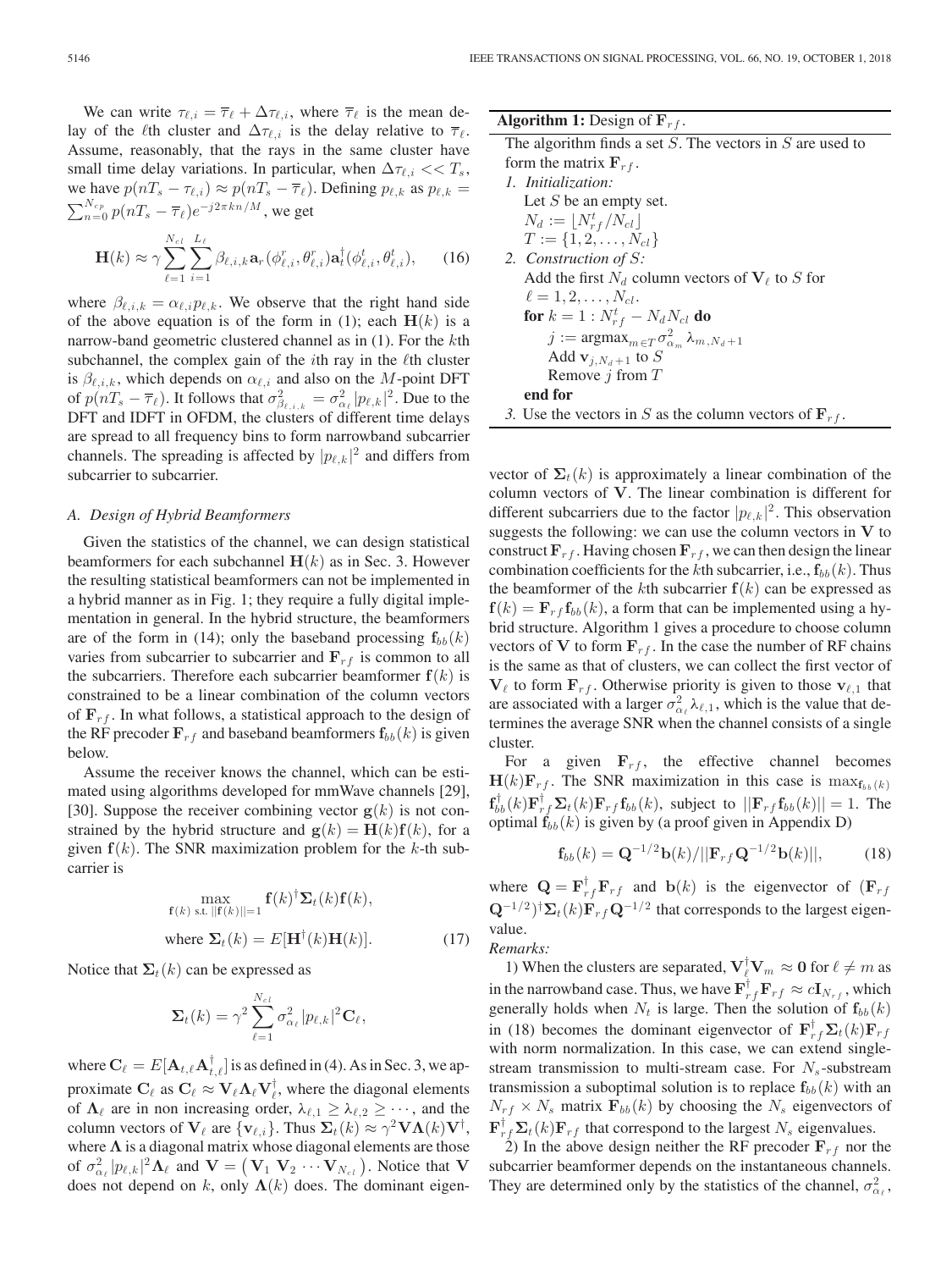mean AoD  $\overline{\theta}^t_{\ell}$  and  $\overline{\phi}^t_{\ell}$ , angular spread  $\sigma_{\theta^t_{\ell}}$  and  $\sigma_{\phi^t_{\ell}}$ , and mean delay  $\overline{\tau}_{\ell}$ . These statistics can be quantized and fed back to the transmitter infrequently. To reduce feedback, we can send back only the statistics of the clusters whose eigenvectors are chosen to form  $\mathbf{F}_{rf}$ . Simulations show that the feedback of the quantized statistics incurs a minor degradation. In addition, the RF precoder can be obtained directly from the statistics using Algorithm 1, not involving subcarrier channels as in [19], [26].

3) With the hybrid structure, the subcarrier beamformers are constrained to be linear combinations of the column vectors of  $\mathbf{F}_{rf}$ . Using the eigen vectors from individual clusters to from  $\mathbf{F}_{rf}$  allow us to transmit signals in directions that are more important statistically. Thus there is little degradation due to RF limitation, particularly when there are three or more RF chains.

4) The RF precoder  $\mathbf{F}_{rf}$  designed using Algorithm 1 does not satisfy the unit modulus constraint that is typically imposed on the RF precoder for phase-shifter implementation [2], [4]. It can be implemented using the two-phase-shifterper-coefficient (THIC) method [7], [9] by expressing each coefficient as the sum of two phase shifters. The phase shifters can then be further quantized for finite resolution implementation. For single-phase-shifter implementation, the solution of  $\mathbf{F}_{rf}$  that minimizes  $||\mathbf{F}_{rf} - \mathbf{F}_{rf}||$  has been found in [5] to be given by  $[\widetilde{\mathbf{F}}_{rf}]_{i,j} = e^{j\angle[\mathbf{F}_{rf}]_{i,j}}$ .

#### *B. Design of Hybrid Combiners*

In the discussion in Sec. 5.1, we assume that the combiner for the k-th subcarrier is not constrained and the ideal combiner is  $\mathbf{g}_{uc}(k) = \mathbf{H}(k)\mathbf{f}(k)$ , where we have added the subscript 'uc' to indicate that they are the ideal combiners, not constrained by a hybrid structure. When a hybrid implementation used, the subcarrier combiners are of the form  $\mathbf{g}(k) = \mathbf{G}_{rf} \mathbf{g}_{bb}(k)$ , where  $\mathbf{G}_{rf}$  is an  $N_r$  by  $N_{rf}^r$  matrix that is independent of subcarriers<br>and the baseband combiner  $\mathbf{g}_{rr}(k)$  can be different for each suband the baseband combiner  $\mathbf{g}_{bb}(k)$  can be different for each subcarrier. In the hybrid structure, each subcarrier combiner  $g(k)$  is a linear combination of the  $N_{rf}^r$  column vectors of  $G_{rf}$ . In other words  $M$  combiners are represented using only  $N^r$ , vectors words, M combiners are represented using only  $N_{rf}^r$  vectors. This is similar to the problem considered in the LBG (Linde-Buzo-Gray) algorithm, which finds a set of vectors to represent a larger set. We treat the column vectors of the RF combiner, denoted as  $\mathbf{g}_{rf,i}$  for  $i = 1, 2, \cdots N_{rf}^r$ , as the  $N_{rf}^r$  vectors that are used to represent the ideal unconstrained combiners  $\{g_{uc}(k)\}.$ In the LBG algorithm, the ideal combiners are clustered into  $N_{rf}^r$  groups and  $\mathbf{g}_{rf,i}$  is the representative of the the ideal com-<br>hiners in the *i*th group. For the measure of distance, we use biners in the ith group. For the measure of distance, we use the projection F-norm distance [40], as the minimization of which also maximizes the SNR in (15). The projection F-norm distance, defined as the Frobenius norm of  $\frac{1}{\sqrt{2}}(AA^{\dagger} - BB^{\dagger})$ <br>for two  $n \times n$  semiunitary matrices **A** and **B** reduces to for two  $n \times p$  semiunitary matrices **A** and **B**, reduces to  $1 - |\mathbf{a}^{\dagger} \mathbf{b}|^2$  for two column vectors of unit norm. The LBG al- $1 - |\mathbf{a}^{\dagger} \mathbf{b}|^2$  for two column vectors of unit norm. The LBG algorithm iterates the following negrest neighbour and centroid gorithm iterates the following nearest neighbour and centroid conditions [39].

- *Nearest neighbor condition:* The ideal combiners are grouped according to the nearest neighbour rule.



Fig. 2. Average SNR for a single-ray ULA channel with  $(N_t, N_r)$  =  $(16, 16)$ .

The *i*th region is given by  $\mathcal{R}_i = \{k : |\mathbf{g}_{rf,i}^{\dagger} \mathbf{g}_{uc}(k)| \geq$ 

 $|\mathbf{g}_{rf,m}^{\dagger} \mathbf{g}_{uc}(k)|, m = 1, 2, ..., N_{rf}^r$ .<br>Centroid condition: Within the *i*th gr • *Centroid condition:* Within the *i*th group, we choose  $\mathbf{g}_{rf,i}$ as the unit vector that minimizes the distortion  $\sum_{k \in \mathcal{R}_i} 1 |\mathbf{g}_{rf,f,i}^{\dagger} \mathbf{g}_{uc}(k)|^2$ . This means the optimal solution of  $\mathbf{g}_{rf,i}$ is the unit eigenvector of  $\sum_{k \in \mathcal{R}_i} \mathbf{g}_{uc}(k) \mathbf{g}_{uc}^{\dagger}(k)$  that corresponds to its largest eigenvalue.

For a given  $G_{rf}$ , we can design  $g_{bb}(k)$  to maximize the kth subcarrier SNR. Using a technique similar to that given in the proof of Lemma 3, we can show that the optimal  $\mathbf{g}_{bb}(k)$  can be given in a closed-form by  $\mathbf{g}_{bb}(k) = (\mathbf{G}_{rf} \mathbf{G}_{rf}^{\dagger})^{-1/2} \mathbf{G}_{rf}^{\dagger} \mathbf{H}(k) \mathbf{f}(k)$ . The above discussion is for the single-stream case. When there are  $N_s$  streams with  $N_s \geq N_{rf}^t$  and  $N_s \geq N_{rf}^r$ , one possible approach is to design the RF combiner as in the single-stream case. The baseband combiner  $\mathbf{G}_{bb}(k)$ , now an  $N_{rf}^r \times N_s$  matrix, can be chosen so that  $\mathbf{G}_{b}^{\dagger} (k) \mathbf{G}_{r}^{\dagger} \mathbf{H} (k) \mathbf{F}_{rf} \mathbf{F}_{bb} (k)$  is an identity matrix and we can have a zero forcing receiver identity matrix and we can have a zero forcing receiver.

## VI. SIMULATION EXAMPLES

Consider the geometric channel model in (1). The complex gains  $\{\alpha_\ell\}$  are assumed to be Gaussian random variables of zero mean and unit variance, unless mentioned otherwise. UPAs or ULAs with omnidirectional antennas are assumed. The antenna spacing is half wavelength, thus  $d = 1/2$  and truncated Laplacian distribution is used for AoD and AoA. Narrowband transmission is considered in Examples 1–3, and wideband MIMO-OFDM in Example 4.

*Example 1:* Consider the channel model in (1) with only one cluster of one ray and  $P_t/N_0 = 0$  dB. For ULA with  $(N_t, N_r) =$ (16, 16) and  $\overline{\theta}^t = \pi/4$ , the average SNR is shown as a function<br>of the angular spread  $\sigma_{0i}$  in Fig. 2. The antennas are arranged of the angular spread  $\sigma_{\theta^t}$  in Fig. 2. The antennas are arranged in a line along the z-axis. The statistical beamformer (labeled as 'stat') is obtained through the approximation in Theorem 1. The optimal statistical solution (labeled as 'optimal stat') is obtained by first evaluating the average of  $H^{\dagger}H$  using  $10^4$  realizations and then computing the dominant eigenvector. Also shown is and then computing the dominant eigenvector. Also shown is 'stat (computed)', which corresponds to the maximum eigen-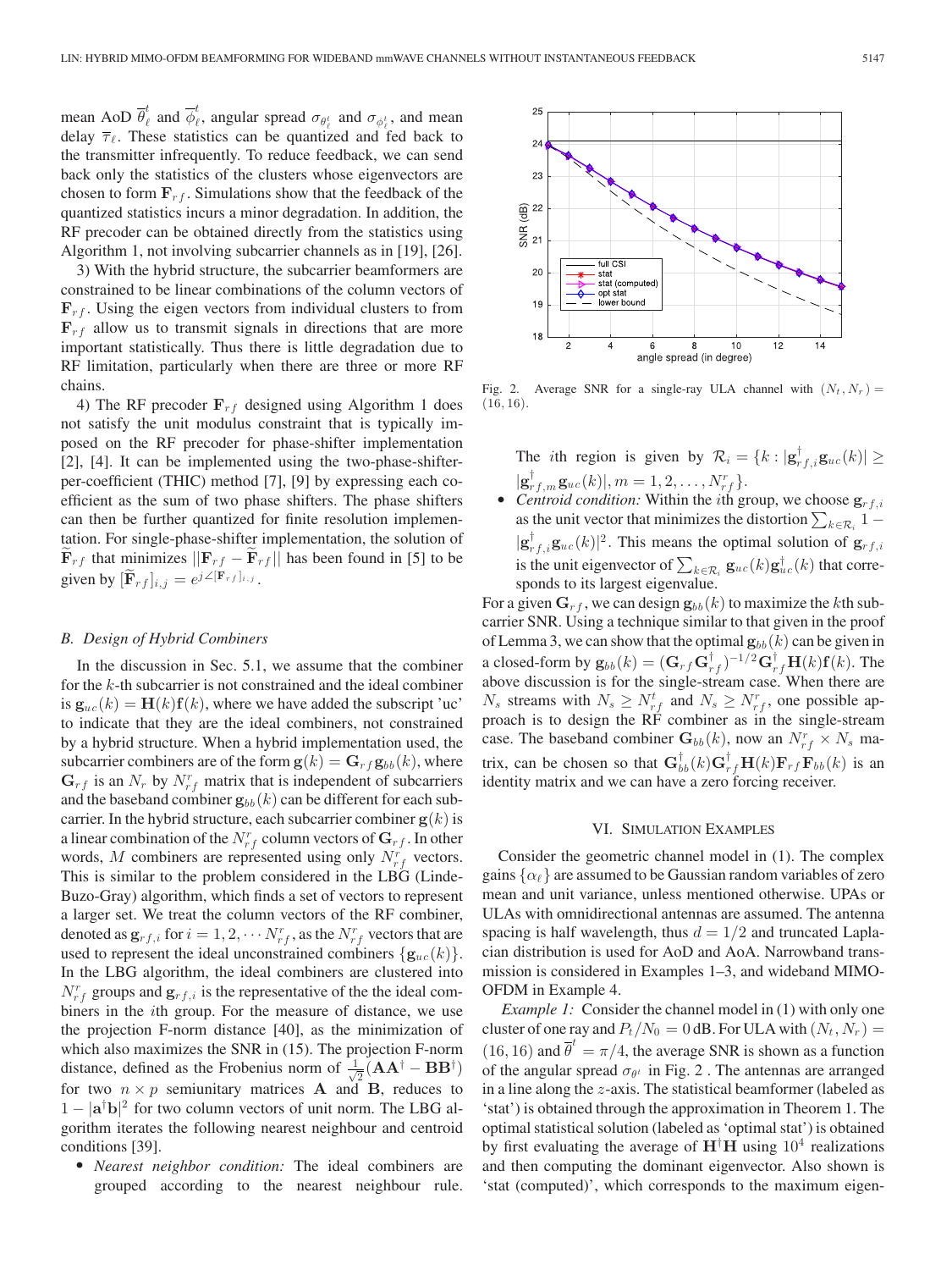

Fig. 3. Magnitude response of the statistical beamformer  $|F(\omega_1, \omega_2)|$  for a channel with three clusters of fixed means.

value of the transmit covariance matrix given in (6). We see that the three curves overlap in this case and 'stat (computed)' gives a good estimate of the actual SNR. We have also shown the average SNR computed using the lower bound given in (9). We see the bound is more accurate for small angular spread. The gap with 'stat' is less than  $0.9$  dB when the spread is  $15^\circ$ .

*Example 2:* Consider the UPA channel model in (1) with three clusters, each of ten rays and  $(N_t, N_r) = (64, 16)$ . Suppose the cluster means are fixed and the means of the AoD in elevation and azimuth  $(\bar{\theta}_\ell^t, \bar{\phi}_\ell^t)$  for the three clusters are respectively  $(0.5\pi, 0.2\pi)$  ( $0.8\pi, 0.3\pi$ ) and  $(0.6\pi, 0.5\pi)$ . The angular tively  $(0.5\pi, 0.2\pi)$ ,  $(0.8\pi, 0.3\pi)$  and  $(0.6\pi, 0.5\pi)$ . The angular spreads of AoD and AoA in azimuth and elevation are 8° for each cluster. Fig. 3 shows the magnitude response  $|F(\omega_1, \omega_2)|$ as a function of  $\omega_1$  and  $\omega_2$ , where we have marked the cluster number at frequencies corresponding to the mean of AoD, i.e.,  $(\xi \cos(\bar{\theta}_{\ell}^{t}), \xi \sin(\bar{\theta}_{\ell}^{t})) \sin(\bar{\phi}_{\ell}^{t}))$ . We see that the peaks of the mag-<br>nitude response  $|F(\omega_{t} - \omega_{t})|$  agree with the marked frequencies nitude response  $|F(\omega_1, \omega_2)|$  agree with the marked frequencies. But the peaks of  $|F(\omega_1, \omega_2)|$  are not of the same height in these frequencies, i.e., power allocation done implicitly. The largest peak is at the second mean  $(0.8\pi, 0.3\pi)$ , a smaller peak at the third mean and a even smaller one at the first.

*Example 3:* In this example, we evaluate the performance of the statistical beamformer for the UPA channel in (1) with 3 clusters, each of 10 rays and  $(N_t, N_r) = (64, 16)$ . The means of the AoD in elevation and azimuth are uniformly distributed over  $[0, 2\pi]$ . Fig. 4 (a) shows the average output SNR as a function of the angular spreads  $(\sigma_{\theta_t^t} = \sigma_{\phi_t^t})$  for  $P_t/N_0 = 0$  dB. The curves<br>of the statistical beamformer ('stat') and the optimal statistic of the statistical beamformer ('stat') and the optimal statistical solution ('opt stat') are close, especially for angular spread smaller than 5°. The formula in Theorem 1, though obtained under small angular spread assumption, is useful even for moderate spread. As a benchmark, we also show in the figure the performance of the optimal beamformer when the transmitter has full CSI. The difference is around 2.3 dB for a small angular spread and increases to around 3.5 dB when the angular spread is 10°. Also shown in Fig. 4(a) is the average SNR of the statistical beamformer when the coefficients are quantized due to the use of finite resolution phase shifters. Each beamforming



Fig. 4. Statistical beamforming for UPA with  $(N_t, N_r) = (64, 16)$ , (a) average SNR vs. angular spread, and (b) transmission rate performance.

weight is implemented as the sum of two phase shifters that are of three-bit resolution [7], [9]. We see that the degradation due to quantization is around 0.4 dB. Fig. 4(b) shows the transmission rate as a function of  $P_t/N_0$  when the angular spread is  $5^\circ$ .<br>For comparison, we have above the rate of groups preseding For comparison, we have shown the rate of sparse precoding and combining (SPC) [4] for two cases of feedback bits, 8 and 10 bits. The beamforming vector therein is in the form of an array response vector and only the elevation and azimuth angles need to be fed back to the transmitter. The phase shifters in SPC are also quantized using three bits. We see that the performance of the quantized beamformer is comparable to SPC with 8 feedback bits.

*Example 4:* Let us consider a MIMO-OFDM system over the frequency selective channel model in (12), in which each cluster has 10 rays, angular spread 8◦ and mean delay uniformly distributed over [0,  $N_{cn}T_s$ ]. The pulse shaping function  $p(t)$ is the raised-cosine filter with roll off factor 0.5. The MIMO-OFDM system has DFT size  $M = 128$  and CP length = 16. UPA antenna arrays with  $(N_t, N_r) = (64, 16)$  are used. Fig. 5 (a) shows the transmission rate for different number of clusters for  $P_t/N_0 = 0$  dB. The receiver is not constrained to be of a hybrid structure, i.e., fully digital. As the number of clusters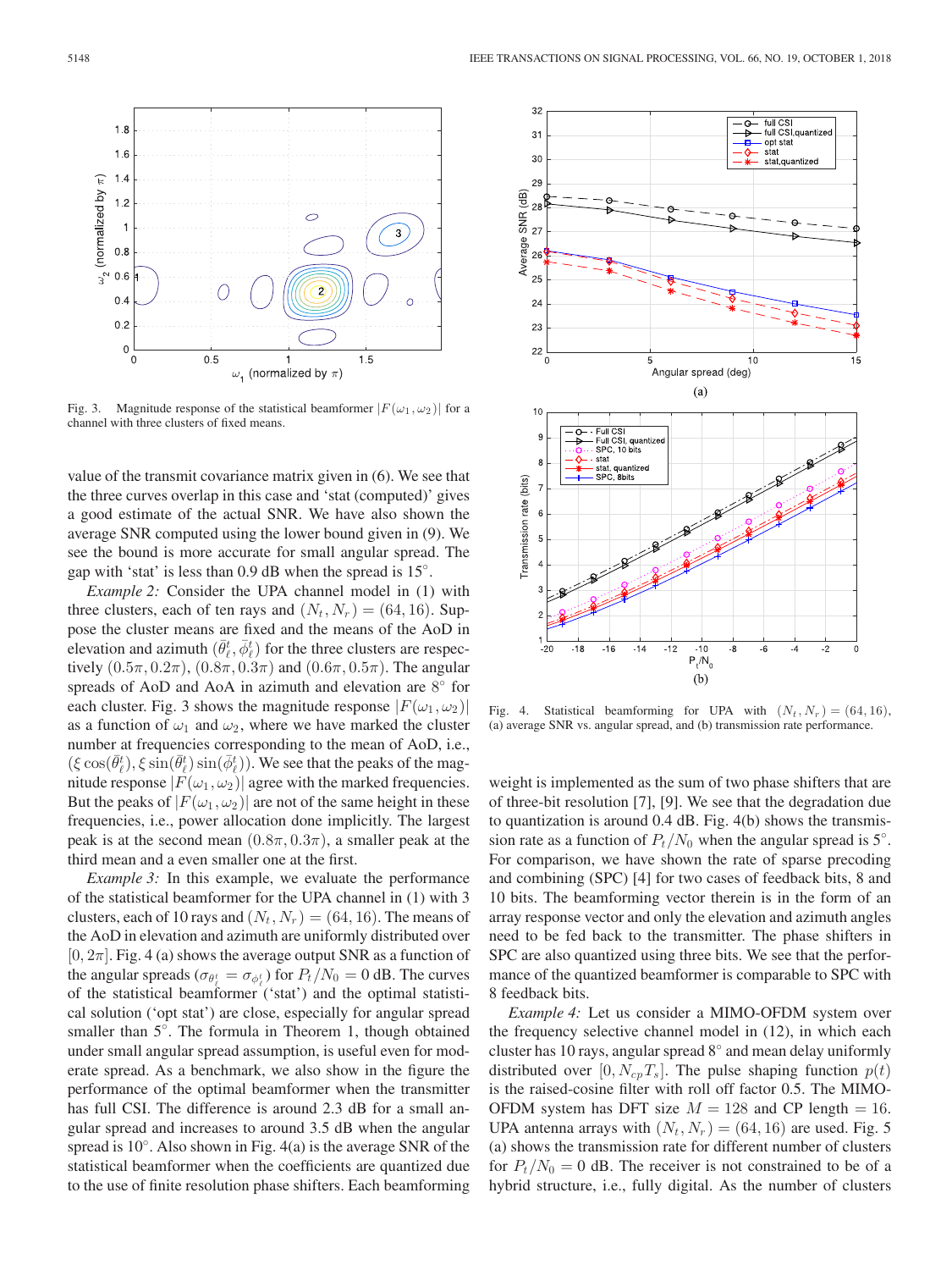

Fig. 5. Performance of statistical MIMO-OFDM beamforming. (a) Transmission rate vs. number of clusters for  $P_t / N_0 = 0$  dB. (b) Transmission rate vs.<br>SNR for  $N_t = 3$  and uniform distribution of  $\sigma^2$  over [0, 1] SNR for  $N_{cl} = 3$  and uniform distribution of  $\sigma_{\alpha_{\ell}}^2$  over [0, 1].

increases, there is more spatial diversity. But due to the normalization factor  $\gamma$  in (12), which reduces the SNR by a factor of  $N<sub>cl</sub>$ , the gain due to more clusters is offset and the rate shows a slight decrease with  $N_{cl}$ . We see that when the number of RF chains at the transmitter is the same as the number of clusters in the channel, there is no rate loss in using hybrid beamforming. When the number of clusters is more than three, the use of three RF chains incurs little loss. This can be understood as follows. When there is a large number of clusters, it is likely that one or more of them are more important than the others. Choosing the dominant eigenvectors corresponding these clusters to form the RF precoder yields a good representation of the subcarrier beamformers and thus a minor degradation.

Fig. 5(b) shows the transmission rate when the channel has three clusters and  $\sigma_{\alpha_{\ell}}^2$  is uniformly distributed over [0, 1]. The combiners at the receiver are also of a hybrid structure. With combiners at the receiver are also of a hybrid structure. With three RF chains at both the transmitter and receiver, we have a small gap between the hybrid system and the one that uses fully digital statistical beamformers at the transmitter and fully digital combiners at the receiver. For comparison, we have shown the rate of the hybrid MIMO-OFDM system [19] with limited feedback, 10 feedback bits for the RF precoder and 6 feedback bits for each baseband subcarrier beamformer. Also shown in Fig. 5(b) is the optimal fully digital MIMO-OFDM system that has full CSI at the transmitter. When there is only one RF chain at the transmitter and receiver, the hybrid statistical beamformer is around 1.5 bits away from the optimal unconstrained system. The difference narrows to around 1 bit when there are three RF chains at both the transmitter and receiver. For the three-RF-chain case, we have shown the rate when the RF precoder and baseband subcarrier beamformers are obtained from quantized statistics. The mean AoDs are each quantized using 5 bits while angular spread,  $\sigma_{\alpha_{\ell}}^2$  and mean delays are each quantized using 4 bits. We can see that the quantization incurs a minor degradation.

# VII. CONCLUSION

In this paper we consider statistical beamforming for mmWave systems. With the assumption of small angular spread, we show that the transmit covariance matrix can be approximated in a closed-form for narrowband mmWave channels. The results obtained for the narrowband case also shed light on the the design of hybrid beamformers for wideband MIMO-OFDM. Spectral analysis suggests that each subcarrier beamformer can be approximated as a linear combination of the statistical beamformers corresponding to dominant clusters. As a result subcarrier beamformers can be readily implemented in a hybrid structure. For either narrowband and wideband systems, the degradation in transmission rate due to statistical designs is a small one, as demonstrated through simulations. Theoretical characterization of the degradation would be an interesting topic worth further investigation.

# APPENDIX A

## PROOF OF LEMMA 1

Using the property that the gain  $\{\alpha_{\ell,i}\}\$ are independent, we can express  $\Sigma_t$  as

$$
\mathbf{\Sigma}_{t} = \sum_{\ell=1}^{N_{cl}} E_{\mathbf{H}} \left[ \mathbf{A}_{t,\ell} \mathbf{D}_{\ell}^{\dagger} \mathbf{A}_{r,\ell}^{\dagger} \mathbf{A}_{r,\ell} \mathbf{D}_{\ell} \mathbf{A}_{t,\ell}^{\dagger} \right],
$$

where the subscript of the expectation means the average is performed over **H**. As the AoD, AoA and the complex gains  $\{\alpha_{\ell,i}\}\$  are independent we get  $\Sigma_t =$ the complex gains  $\{\alpha_{\ell,i}\}\$  are independent we get  $\Sigma_t = \sum_{\ell=1}^{N_{cl}} E_{\{\phi_{\ell,i}^t, \theta_{\ell,i}^t\}}[\mathbf{A}_{t,\ell} \mathbf{E}_{\ell} \mathbf{A}_{t,\ell}^{\dagger}],$  where the  $N_{\ell} \times N_{\ell}$  matrix  $\mathbf{E}_{\ell}$ is given by  $E_{\{\alpha_\ell\}}[\mathbf{D}_{\ell}^{\dagger}E_{\{\phi_{\ell,i}^r,\theta_{\ell,i}^r\}}[\mathbf{A}_{r,\ell}^{\dagger}\mathbf{A}_{r,\ell}]\mathbf{D}_{\ell}].$  Notice that  $\mathbf{E}_{\ell}$ is a diagonal matrix as  $\{\alpha_{\ell,i}\}$  are independent and of zero mean. The diagonal elements of the matrix  $E_{\{\phi_{\ell,i}^r, \theta_{\ell,i}^r\}}[\mathbf{A}_{r,\ell}^{\dagger} \mathbf{A}_{r,\ell}]$  are all equal to one because  $\mathbf{a}_r(\phi_{\ell,i}^r, \theta_{\ell,i}^r)$  is of unit norm. Thus the diagonal elements of  $\mathbf{F}_s$  is equal to the variance of  $\alpha_s$ . diagonal elements of  $\mathbf{E}_{\ell}$  is equal to the variance of  $\alpha_{\ell,i}$ , i.e,  $\sigma_{\alpha_{\ell}}^2$ . Using the definition of the antenna response vector, we can obtain  $\Sigma_t$  as in Lemma 1.

# APPENDIX B

# PROOF OF THEOREM 1

With the definition of  $\Delta \theta_{\ell,i}^t = \theta_{\ell,i}^t - \overline{\theta}_{\ell}^t$ , we can write the term  $\cos \theta_{\ell,i}^t$  as  $\cos(\overline{\theta}_{\ell}^t) \cos(\Delta \theta_{\ell,i}^t) - \sin(\overline{\theta}_{\ell}^t) \sin(\Delta \theta_{\ell,i}^t)$ . When the angular spread is small,  $\Delta \theta_{\ell,i}^t$  is small and we have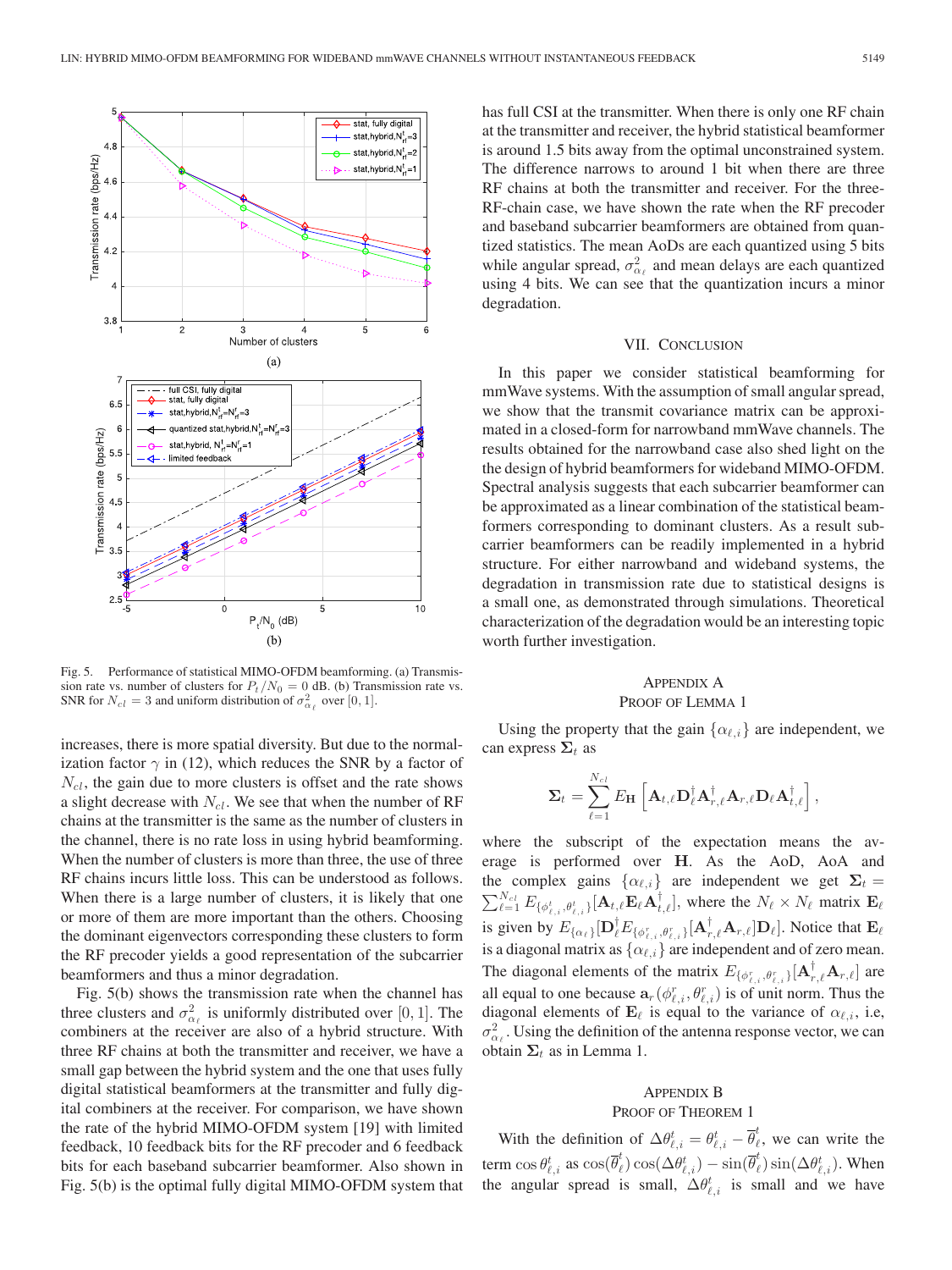$\cos(\Delta \theta_{\ell,i}^t) \approx 1$  and  $\sin(\Delta \theta_{\ell,i}^t) \approx \Delta \theta_{\ell,i}^t$ . Using a similar approximation for  $\sin \theta_{\ell,i}^t$ , we have  $\sin \theta_{\ell,i}^t \sin \phi_{\ell,i}^t \approx \sin(\overline{\theta}_\ell^t) \sin(\overline{\phi}_\ell^t)$  ) +  $\cos(\overline{\theta}_{\ell}^{t}) \sin(\overline{\phi}_{\ell}^{t}) \Delta \theta_{\ell,i}^{t} + \sin(\overline{\theta}_{\ell}^{t}) \cos(\overline{\phi}_{\ell}^{t}) \Delta \phi_{\ell,i}^{t}$ , where we have ignored the second order term of  $\Delta \theta_{\ell,i}^t \Delta \phi_{\ell,i}^t$ . Then  $\mu_\ell(m,n)$ can be further expressed as

$$
\mu_{\ell}(m, n) \approx e^{j\xi(m\cos\overline{\theta}_{\ell}^{t} + n\sin\overline{\theta}_{\ell}^{t}\sin\overline{\phi}_{\ell}^{t})}
$$

$$
\times \nu_{\Delta\theta_{\ell,1}^{t}} \left( -m\xi\sin\overline{\theta}_{\ell}^{t} + n\xi\cos\overline{\theta}_{\ell}^{t}\sin\overline{\phi}_{\ell}^{t} \right)
$$

$$
\times \nu_{\Delta\phi_{\ell,1}^{t}} \left( n\xi\sin\overline{\theta}_{\ell}^{t}\cos\overline{\phi}_{\ell}^{t} \right)
$$
(19)

The result in Theorem 1 follows.

# APPENDIX C PROOF OF THEOREM 2

The SNR loss  $\rho$  can be expressed as  $\rho = \frac{1}{N_t} E[|F|]$  $(e^{j\xi \cos(\theta^t)})^2$ , where  $F(e^{j\omega})$  is the Fourier transform of the beamformer **f**. Let  $\Delta = \theta^t - \overline{\theta}^t$ . When  $\sigma_{\theta^t}^2$  is small, we can approximate  $\cos(\theta^t)$  as  $\cos(\overline{\theta}^t) - \sin(\overline{\theta}^t)\Delta$ , as in the proof of Theorem 1. It follows that  $\rho \approx \frac{1}{N_t} E[|F(e^{j\xi(\cos(\overline{\theta}^t)-\sin(\overline{\theta}^t)\Delta)})|^2].$ Thus  $\rho \approx \frac{1}{N_t} \int_{-\pi}^{\pi} |F(e^{j\xi(\cos(\overline{\theta}^t)-\sin(\overline{\theta}^t)\Delta)})|^2 P(\Delta) d\Delta$ , where  $P(\Delta)$  is the probability density function of  $\Delta$ . For a lower bound of  $\rho$ , let us consider the case that the beamformer is the antenna response vector  $[\mathbf{f}]_n = \frac{1}{\sqrt{N_t}} e^{j\xi \cos(\overline{\theta}^t)n}$ , for  $n = 0, 1, ..., N_t - 1$ . When  $\sin \overline{\theta}^t \approx 0$ , we see  $\rho \approx 1$ . Otherwise, we have  $|F(e^{j\xi(\cos(\overline{\theta}^t)-\sin(\overline{\theta}^t)\Delta)})|^2 = \frac{1}{N_t^2}|\sin(\pi N_t)\rangle$  $\sin(\overline{\theta}^t)\Delta/2)/\sin(\pi \sin(\overline{\theta}^t)\Delta/2)|^2$ , which can be further appro-<br>nimeted as the price  $|\sin(\pi X) - \sin(\overline{\theta}^t)\Delta/2\rangle|$ ximated as the ratio  $|\sin(\pi N_t \sin(\overline{\theta}^t) \Delta/2)/(\pi N_t \sin(\overline{\theta}^t) \Delta/2)|^2$ <br>for small  $\Delta$ . Notice that the ratio is in the form of the squared since for small  $\Delta$ . Notice that the ratio is in the form of the squared sinc function; it is small when  $\Delta > \pi/\beta$ , where  $\beta = \pi N_t \sin(\overline{\theta}^t)$ . It follows that  $\rho \gtrsim 2 \int_{-\pi/8}^{\pi/8} (1 - \cos(\beta \Delta))/(\beta \Delta)^2 P(\Delta) d\Delta$ . Approximating  $1 - \cos(\beta \Delta)$  as  $(\beta \Delta)^2/2 - (\beta \Delta)^4/4!$ , and plug-<br>ging in  $P(\Delta)$  for I antacian and Gaussian distributions, we get ging in  $P(\Delta)$  for Laplacian and Gaussian distributions, we get the bounds in (9).

# APPENDIX D PROOF OF  $(18)$

The constraint can be written as  $\mathbf{f}_{bb}(k)^{\dagger} \mathbf{Q} \mathbf{f}_{bb}(k) = 1$ , where  $-\mathbf{F}^{\dagger} \mathbf{F} = \mathbf{I}$  at  $\mathbf{b}(k) = \mathbf{Q}^{1/2} \mathbf{f}$  (b) then the constraint is  $\mathbf{Q} = \mathbf{F}_{r}^{\dagger} \mathbf{F}_{rf}$ . Let  $\mathbf{b}(k) = \mathbf{Q}^{1/2} \mathbf{f}_{bb}(k)$ , then the constraint is simply  $||\mathbf{b}_k||^2 = 1$ . As  $\mathbf{f}_{bb}(k) = \mathbf{Q}^{-1/2} \mathbf{b}_k$ , the objective can be rewritten as  $E[|\mathbf{H}(k)\mathbf{F}_r f \mathbf{Q}^{-1/2} \mathbf{b}(k)|]$ . The optimal solution of **b**(k) is the eigenvector of  $(\mathbf{F}_r \mathbf{G}^{-1/2})^{\dagger} \mathbf{\Sigma}_t(k) \mathbf{F}_r \mathbf{G}^{-1/2}$ .<br>Using  $\mathbf{f}_r(k) = \mathbf{O}^{-1/2} \mathbf{b}(k)$  and applying pormalization such Using  $f_{bb}(k) = \mathbf{Q}^{-1/2} \mathbf{b}(k)$  and applying normalization such that  $||{\bf f}(k)|| = 1$ , we get the results in (18).

#### **REFERENCES**

- [1] C. H. Doan, S. Emami, D. A. Sobel, A. M. Niknejad, and R. W. Brodersen, "Design considerations for 60 GHz CMOS radios," *IEEE Commun. Mag.*, vol. 42, no. 12, pp. 132–140, Dec. 2004.
- [2] Z. Pi and F. Khan, "An introduction to millimeter-wave mobile broadband systems," *IEEE Commun. Mag.*, vol. 49, no. 6, pp. 101–107, Jun. 2011.
- [3] C. Kim, T. Kim, and J. Y. Seol, "Multibeam transmission diversity with hybrid beamforming for MIMO-OFDM systems," in *Proc. IEEE Globecom Workshops*, 2013, pp. 61–65.
- [4] O. E. Ayach, S. Rajagopal, S. Abu-Surra, Z. Pi, and R. W. Heath Jr, "Spatially sparse precoding in millimeter wave MIMO systems," *IEEE Trans. Wireless Commun.*, vol. 13, no. 3, pp. 1499–1513, Mar. 2014.
- [5] X. Zhang, A. F. Molisch, and S. Y. Kung, "Variable-phase-shift-based RF-baseband codesign for MIMO antenna selection," *IEEE Trans. Signal Process.*, vol. 53, no. 11, pp. 4091–4103, Nov. 2005.
- [6] F. Sohrabi and W. Yu, "Hybrid digital and analog beamforming design for large-scale antenna arrays," *IEEE J. Sel. Topics Signal Process.*, vol. 10, no. 3, pp. 501–513, Apr. 2016.
- [7] E. Zhang and C. Huang, "On achieving optimal rate of digital precoder by RF-baseband codesign for MIMO systems," in *Proc. IEEE Veh. Tech. Conf.*, 2014.
- [8] T. E. Bogale, L. B. Le, A. Haghighat, and L. Vandendorpe, "On the number of RF chains and phase shifters, and scheduling design with hybrid analogdigital beamforming," *IEEE Trans. Wireless Commun.*, vol. 15, no. 5, pp. 3311–3326, May 2016.
- [9] Y.-P. Lin, "On the quantization of phase shifters for hybrid precoding systems," *IEEE Trans. Signal Process.*, vol. 65, no. 9, pp. 2237–2246, May 2017.
- [10] N. Jindal, " MIMO broadcast channels with finite-rate feedback," *IEEE Trans. Inf. Theory*, vol. 52, no. 11, pp. 5045–5060, Nov. 2006.
- [11] P. Ding, D. J. Love, and M. D. Zoltowski, "Multiple antenna broadcast channels with shape feedback and limited feedback," *IEEE Trans. Signal Process.*, vol. 55, no. 7, pp. 3417–3428, Jul. 2007.
- [12] D. J. Love, R. W. Heath, V. K. N. Lau, D. Gesbert, B. D. Rao, and M. Andrews, "An overview of limited feedback in wireless communication systems," *IEEE J. Sel. Areas Commun.*, vol. 26, no. 8, pp. 1341–1365, Oct. 2008.
- [13] A. Wiesel, Y. C. Eldar, and S. Shamai, "Zero-forcing precoding and generalized inverses," *IEEE Trans. Signal Process.*, vol. 56, no. 9, pp. 4409– 4418, Sep. 2008.
- [14] D. Hammarwall, M. Bengtsson, and B. Ottersten, "Acquiring partial CSI for spatially selective transmission by instantaneous channel norm feedback," *IEEE Trans. Signal Process.*, vol. 56, no. 3, pp. 1188–1204, Mar. 2008.
- [15] D. Hammarwall, M. Bengtsson, and B. Ottersten, "Utilizing the spatial information provided by channel norm feedback in SDMA systems," *IEEE Trans. Signal Process.*, vol. 56, no. 7, pp. 3278–3293, Jul. 2008.
- [16] V. Raghavan and V. V. Veeravalli, "Ensemble properties of RVQ-based limited-feedback beamforming codebooks," *IEEE Trans. Inf. Theory*, vol. 59, no. 12, pp. 8224–8249, Dec. 2013.
- [17] J. Choi, V. Raghavan, and D. J. Love, "Limited feedback design for the spatially correlated multiantenna broadcast channel," in *Proc. IEEE Global Commun. Conf.*, 2013, pp. 3481–3486.
- [18] D. Ying, F. W. Vook, T. A. Thomas, D. J. Love, and A. Ghosh, "Kronecker product correlation model and limited feedback codebook design in a 3-D channel model," in *Proc. IEEE Int. Conf. Commun.*, 2014, pp. 5865–5870.
- [19] A. Alkhateeb and R. W. Heath Jr, "Frequency selective hybrid precoding for limited feedback millimeter wave systems," *IEEE Trans. Commun.*, vol. 64, no. 5, pp. 1801–1818, May 2016.
- [20] S. A. Jafar and A. Goldsmith, "Transmitter optimization and optimality of beamforming for multiple antenna systems," *IEEE Trans. Wireless Commun.*, vol. 3, no. 4, pp. 1165–1175, Jul. 2004.
- [21] V. Raghavan, A. S. Y. Poon, and V. V. Veeravalli, "MIMO systems with arbitrary antenna array architectures: Channel modeling, capacity and lowcomplexity signaling," in *Proc. Asilomar Conf. Signals, Syst. Comput.*, 2007, pp. 1219–1223.
- [22] V. Raghavan, S. V. Hanly, and V. V. Veeravalli, "Statistical beamforming on the grassmann manifold for the two-user broadcast channel," *IEEE Trans. Inf. Theory*, vol. 59, no. 10, pp. 6464–6489, Oct. 2013.
- [23] J. Park, S. Park, A. Y. Panah, and R. W. Heath Jr, "Exploiting spatial channel covariance for hybrid precoding in massive MIMO systems," *IEEE Trans. Signal Process.*, vol. 64, no. 14, pp. 3818–3831, Jul. 2017.
- [24] A. Adhikary, J. Nam, J. Y. Ahn, and G. Caire, "Joint spatial division and multiplexing the large-scale array regime," *IEEE Trans. Inf. Theory*, vol. 59, no. 10, pp. 6441–6463, Oct. 2013.
- [25] A. Adhikary *et al.*, "Joint spatial division and multiplexing for mm-wave channels," *IEEE J. Sel. Areas Commun.*, vol. 32, no. 6, pp. 1239–1255, Jun. 2014.